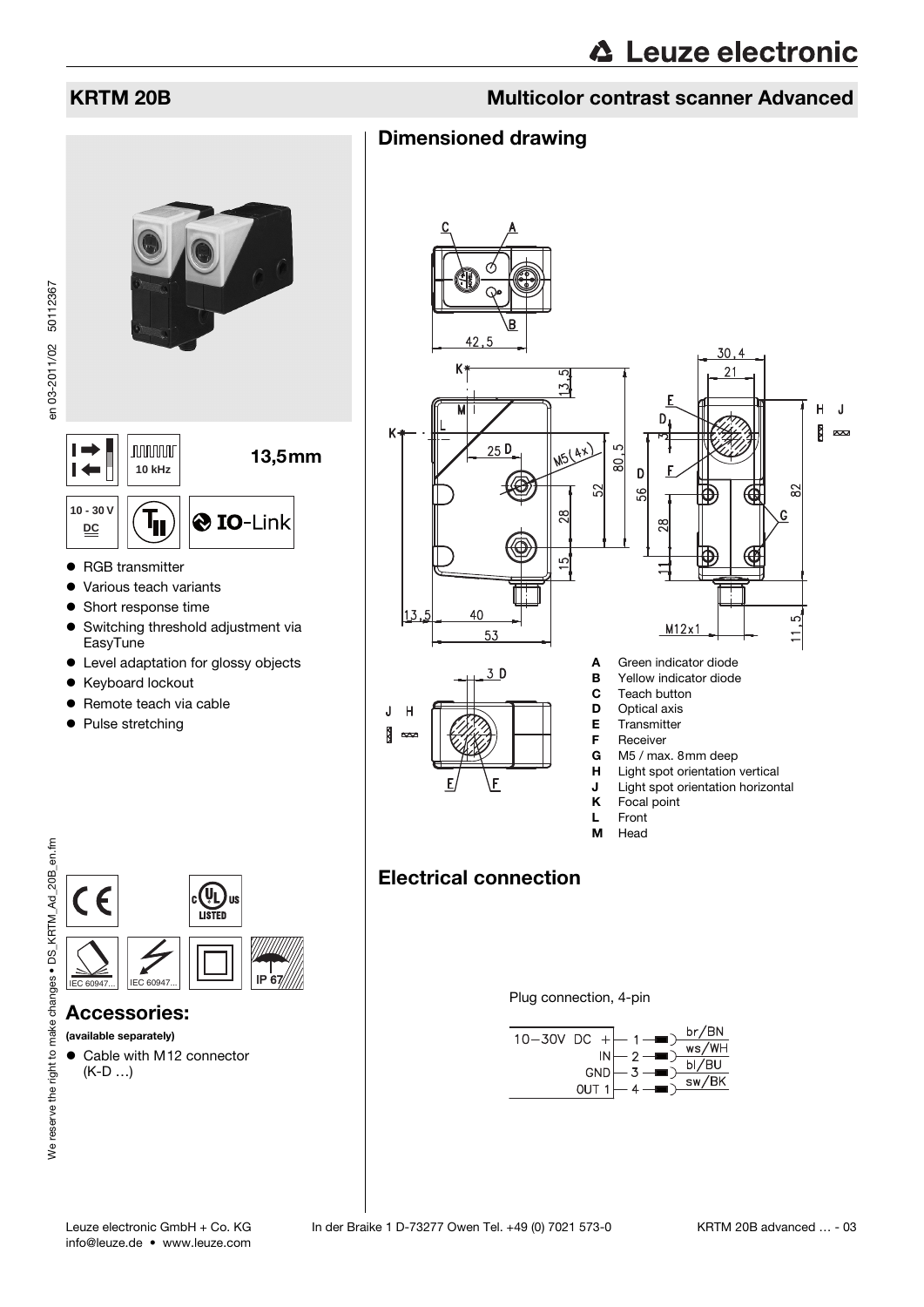# **∆ Leuze electronic**

# KRTM 20B

| <b>Specifications</b>                                                                                                                                                                                                                                          |                                                                                    |                                                                                                                                                                                                                                                                                                                                                              | <b>Tables</b>                                                                                                                                                               |  |  |  |
|----------------------------------------------------------------------------------------------------------------------------------------------------------------------------------------------------------------------------------------------------------------|------------------------------------------------------------------------------------|--------------------------------------------------------------------------------------------------------------------------------------------------------------------------------------------------------------------------------------------------------------------------------------------------------------------------------------------------------------|-----------------------------------------------------------------------------------------------------------------------------------------------------------------------------|--|--|--|
| <b>Optical data</b><br>Scanning range <sup>1)</sup><br>Light spot dimensions<br>Optical outlet<br>Light spot orientation<br>Light source <sup>2)</sup><br>Wavelength                                                                                           | in RUN-Mode<br>in Teach-Mode                                                       | 13,5mm $\pm$ 3mm (from housing front edge)<br>1.5mm x 4mm (at a distance of 13,5mm)<br>1.5mm x 6.5mm (at a distance of 13,5mm)<br>front or head (see dimensioned drawing)<br>vertical or horizontal (see dimensioned drawing)<br>LEDs (red, green, blue)<br>640nm, 525nm, 470nm                                                                              |                                                                                                                                                                             |  |  |  |
| Sensor operating modes<br>IO-Link<br><b>SIO</b><br>Dual Core                                                                                                                                                                                                   |                                                                                    | COM2 (38.4 kBaud)<br>standard push-pull<br>no                                                                                                                                                                                                                                                                                                                |                                                                                                                                                                             |  |  |  |
| Timing of the sensor<br>Internal switching frequency<br>Internal response time<br>Response jitter, internal<br>Repeatability <sup>3)</sup><br>Delay before start-up<br>Conveyor speed during teach<br>Teach process<br>Teach delay                             |                                                                                    | 10 <sub>kHz</sub><br>$50\,\mu s$<br>$20µ$ s<br>$0.02$ mm<br>$\leq 300$ ms<br>$\leq$ 0.1 m/s for a mark width of 1 mm<br>static 2-point or dynamic 2-point<br>≤ 10 $ms$                                                                                                                                                                                       |                                                                                                                                                                             |  |  |  |
| Timing of the outputs<br>Response time                                                                                                                                                                                                                         | pin 4                                                                              | IO-Link COM2: acc. to IO-Link specification (typically<br>2.5ms<br>SIO:<br>$50\,\mu s$                                                                                                                                                                                                                                                                       | <b>Diagrams</b>                                                                                                                                                             |  |  |  |
| Electrical data<br>Operating voltage $U_B$ <sup>4)</sup><br>Residual ripple<br>Output/function<br>Signal voltage high/low<br>Output current<br>Open-circuit current                                                                                            | with SIO<br>with COM2<br>$\dots/2\dots$<br>$\ldots$ /4<br>$\ldots/6$<br>$\ldots/6$ | 10  30 VDC (incl. residual ripple)<br>18  30VDC (incl. residual ripple)<br>≤ 15% of U <sub>B</sub><br>pin 4: GND if mark detected<br>pin 4: $U_{\rm B}$ if mark detected<br>pin 4: IO-Link SIO mode, $U_B$ if mark detected<br>pin 4: IO-Link COM2 mode, see configuration file IODD<br>$\geq$ (U <sub>B</sub> -2V)/ $\leq$ 2V<br>max. 100mA<br>$\leq$ 25 mA |                                                                                                                                                                             |  |  |  |
| Indicators<br>Green LED in continuous light<br>Green and yellow LED flashing at 3Hz<br>Green and yellow LED flashing at 8Hz<br>Green LED off and yellow LED flashing at 8Hz sensor error<br>Yellow LED in continuous light<br>Transmitter LEDs flashing at 8Hz |                                                                                    | ready<br>teach event active<br>teaching error<br>mark detected (dependent on the teach sequence)<br>teaching error                                                                                                                                                                                                                                           | <b>Remarks</b><br>• Approved purpose:<br>This product may only be                                                                                                           |  |  |  |
| Mechanical data<br>Front mount<br>Through-hole mount<br>Optics cover<br>Weight<br>Connection type                                                                                                                                                              |                                                                                    | M5, Stainless steel, (AISI 316L),<br>penetration depth max. 5.5mm, max. tightening torque = 2Nm<br>M5, glass fiber reinforced, max. tightening torque = $2Nm$<br>glass<br>50g<br>M <sub>12</sub> connector, 4-pin                                                                                                                                            | used by qualified person-<br>nel and must only be used<br>for the approved purpose.<br>This sensor is not a safety<br>sensor and is not to be<br>used for the protection of |  |  |  |
| <b>Environmental data</b><br>Ambient temp. (operation/storage)<br>Protective circuit 5)<br>VDE safety class<br>Protection class<br>LED class<br>Standards applied<br>Certifications                                                                            |                                                                                    | -30°C  +55°C/-30°C  +70°C<br>2, 3<br>$\mathbf{I}$<br>IP 67<br>1 (acc. to EN 62471)<br>IEC 60947-5-2<br>UL 508 4)                                                                                                                                                                                                                                             | persons<br>• With glossy objects, the<br>sensor is to be fastened at<br>an inclination of<br>approx. 10° relative to the<br>object surface.                                 |  |  |  |
| <b>Options</b><br>Input pin 2<br>Function characteristics<br>Input active/not active<br>Output pin 4<br>Line teach active<br>Error after line teach                                                                                                            | for SIO<br>for COM <sub>2</sub><br>for SIO<br>for COM <sub>2</sub>                 | keyboard lockout / line teach / pulse stretching<br>$\geq$ 8V/ $\leq$ 2V or not connected<br>2Hz at the switching output<br>see configuration file IODD<br>2Hz at the switching output<br>see configuration file IODD                                                                                                                                        | 10 <sup>°</sup>                                                                                                                                                             |  |  |  |

3) At conveyor speed 1m/s 4) For UL applications: for use in class 2 circuits according to NEC only

5) 2=polarity reversal protection, 3=short-circuit protection for all transistor outputs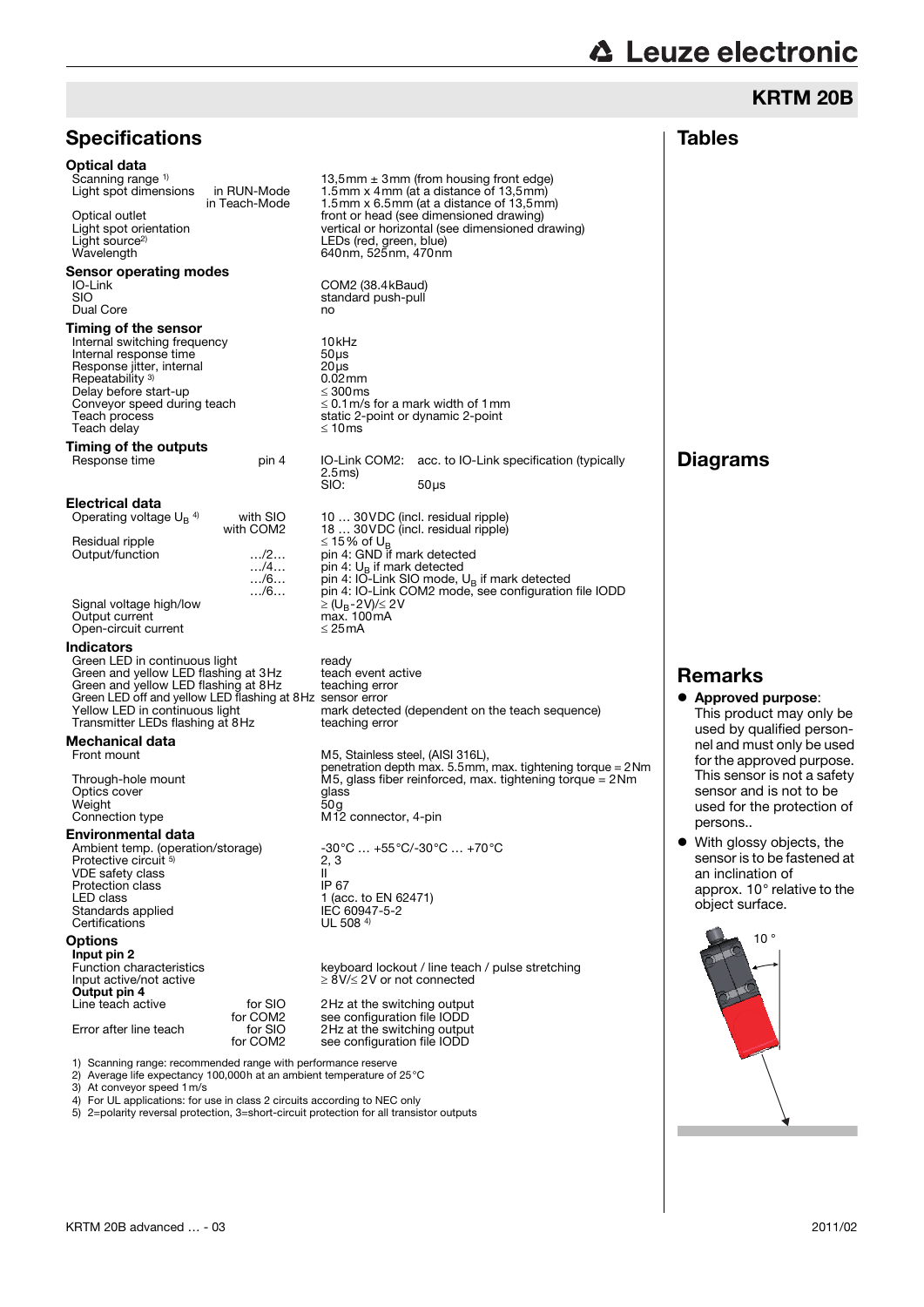# **KRTM 20B Multicolor contrast scanner Advanced**

# Order guide

| <b>Selection table</b><br>Equipment $\blacklozenge$ | Order code $\rightarrow$                                              | $-512$<br>4121<br><b>KRTM 20B/6.4</b><br>Part No. 50111 | $-512$<br>KRTM 20B/4.4121<br>Part No. 50111627 | $-512$<br>4121<br><b>KRTM 20B/2.4</b><br>Part No. 50111 | $-512$<br>KRTM 20B/6.5121<br>Part No. 50111626 | $-512$<br>KRTM 20B/4.5121<br>Part No. 50111628 | KRTM 20B/2.5121-S12<br>Part No. 50111630 | $-512$<br><b>KRTM 20B/4.4221</b><br><b>F24.No.50111633</b> | $-512$<br>4221<br>1635<br><b>KRTM 20B/2.4</b><br>Part No. 5011 | $-512$<br>5221<br>1634<br><b>KRTM 20B/4.5</b><br>Part No. 50111 | $-512$<br>5221<br><b>KRTM 20B/2.5</b><br>Part No. 50111 | $-512$<br>KRTM 20B/4.6121<br>Part No. 50111771 |
|-----------------------------------------------------|-----------------------------------------------------------------------|---------------------------------------------------------|------------------------------------------------|---------------------------------------------------------|------------------------------------------------|------------------------------------------------|------------------------------------------|------------------------------------------------------------|----------------------------------------------------------------|-----------------------------------------------------------------|---------------------------------------------------------|------------------------------------------------|
| Transmitter color<br>Optical outlet                 | white light                                                           |                                                         |                                                |                                                         |                                                |                                                |                                          |                                                            |                                                                |                                                                 |                                                         |                                                |
|                                                     | RGB (red, green, blue)                                                | $\bullet$                                               | $\bullet$                                      | $\bullet$                                               | $\bullet$                                      | $\bullet$                                      | $\bullet$                                | $\bullet$                                                  | $\bullet$                                                      | $\bullet$                                                       | $\bullet$                                               | $\bullet$                                      |
|                                                     | front                                                                 |                                                         |                                                |                                                         | $\bullet$                                      | ●                                              |                                          |                                                            |                                                                | $\bullet$                                                       | ●                                                       |                                                |
|                                                     | head                                                                  |                                                         |                                                |                                                         |                                                |                                                |                                          | ●                                                          | ●                                                              |                                                                 |                                                         | $\bullet$                                      |
| Light spot<br>orientation                           | vertical                                                              | $\bullet$                                               |                                                |                                                         | $\bullet$                                      | $\bullet$                                      |                                          | $\bullet$                                                  |                                                                | $\bullet$                                                       | $\bullet$                                               |                                                |
|                                                     | horizontal                                                            |                                                         |                                                |                                                         |                                                |                                                |                                          |                                                            |                                                                |                                                                 |                                                         | ●                                              |
| Output (OUT 1)                                      | PNP transistor output                                                 |                                                         | $\bullet$                                      |                                                         |                                                | $\bullet$                                      |                                          | $\bullet$                                                  |                                                                | $\bullet$                                                       |                                                         |                                                |
|                                                     | NPN transistor output                                                 |                                                         |                                                | $\bullet$                                               |                                                |                                                | $\bullet$                                |                                                            | $\bullet$                                                      |                                                                 | $\bullet$                                               |                                                |
|                                                     | push-pull switching output                                            | $\bullet$                                               |                                                |                                                         | $\bullet$                                      |                                                |                                          |                                                            |                                                                |                                                                 |                                                         |                                                |
|                                                     | IO-Link COM2                                                          |                                                         |                                                |                                                         | ●                                              |                                                |                                          |                                                            |                                                                |                                                                 |                                                         |                                                |
| Input (IN)                                          | teach input                                                           | 0                                                       |                                                | ●                                                       | ●                                              | ●                                              |                                          | $\bullet$                                                  |                                                                |                                                                 |                                                         |                                                |
| <b>Teach process</b>                                | static 1-point                                                        |                                                         |                                                |                                                         |                                                |                                                |                                          |                                                            |                                                                |                                                                 |                                                         |                                                |
|                                                     | static 2-point                                                        | $\bullet$                                               |                                                | $\bullet$                                               | $\bullet$                                      | ●                                              |                                          |                                                            |                                                                |                                                                 |                                                         |                                                |
|                                                     | dynamic 2-point                                                       |                                                         |                                                |                                                         |                                                |                                                |                                          | $\bullet$                                                  |                                                                | $\bullet$                                                       |                                                         |                                                |
| Response time /<br>Switching                        | 50µs / 10kHz                                                          |                                                         | ●                                              | ●                                                       | ●                                              |                                                |                                          | ●                                                          |                                                                | ●                                                               |                                                         |                                                |
|                                                     | 83us / 6kHz                                                           |                                                         |                                                |                                                         |                                                |                                                |                                          |                                                            |                                                                |                                                                 |                                                         |                                                |
| Configuration                                       | switching threshold adjustment with EasyTune via teach button         | $\bullet$                                               | ●                                              | $\bullet$                                               | $\bullet$                                      | $\bullet$                                      |                                          | $\bullet$                                                  | $\bullet$                                                      | $\bullet$                                                       |                                                         | ●                                              |
|                                                     | remote teach, keyboard lockout and pulse stretching via pin 2         | $\bullet$                                               | Α                                              | ●                                                       |                                                | ●                                              |                                          | ●                                                          |                                                                | e                                                               |                                                         |                                                |
|                                                     | teach level 1, teach-level 2 and pulse stretching via teach<br>button |                                                         |                                                |                                                         |                                                |                                                |                                          |                                                            |                                                                |                                                                 |                                                         |                                                |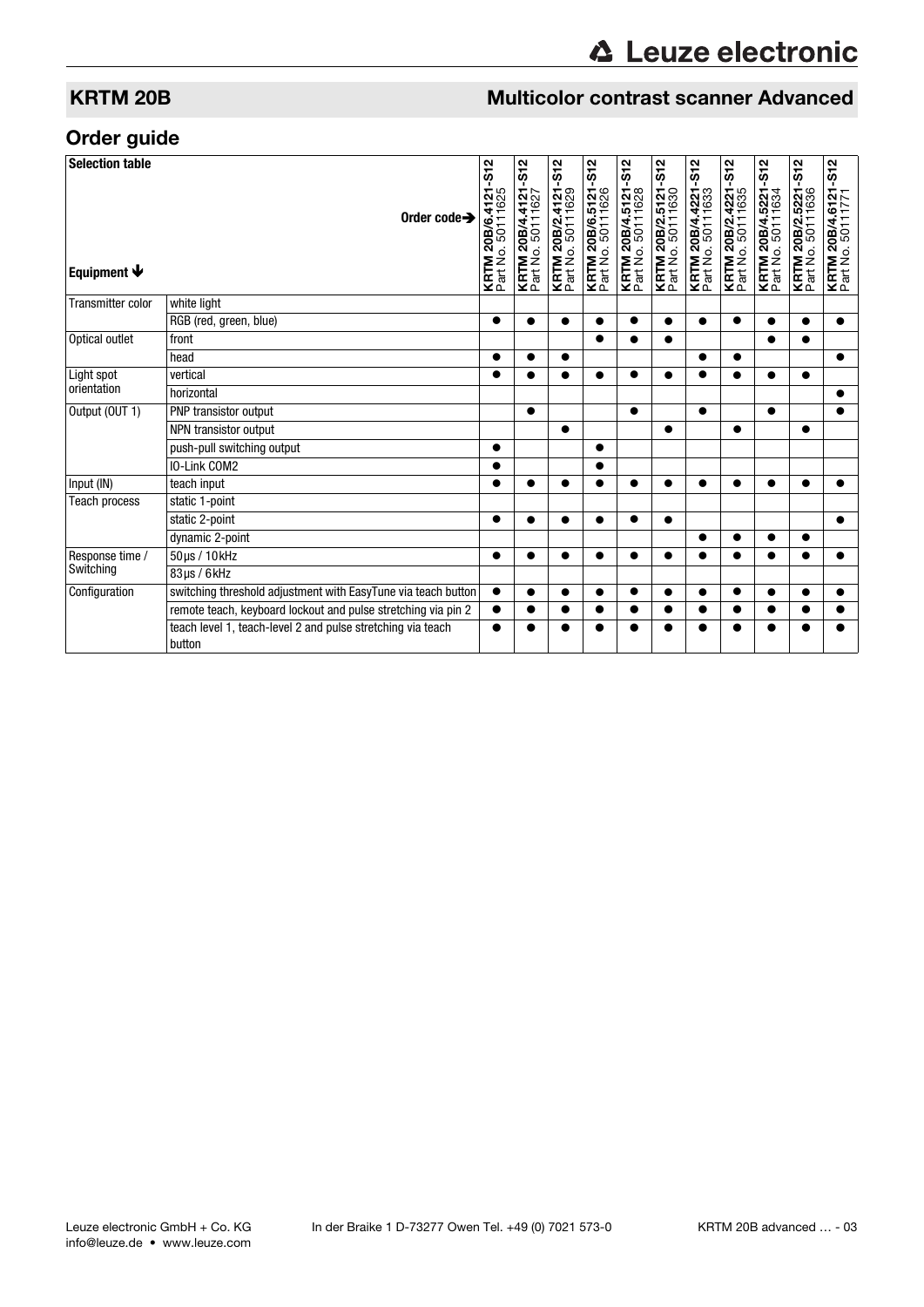KRTM 20B

# IO-Link process data

 $\bigcirc$ 

The sensor transmits 2 bytes to the master.



Additional information on the IO-Link service data is available on request.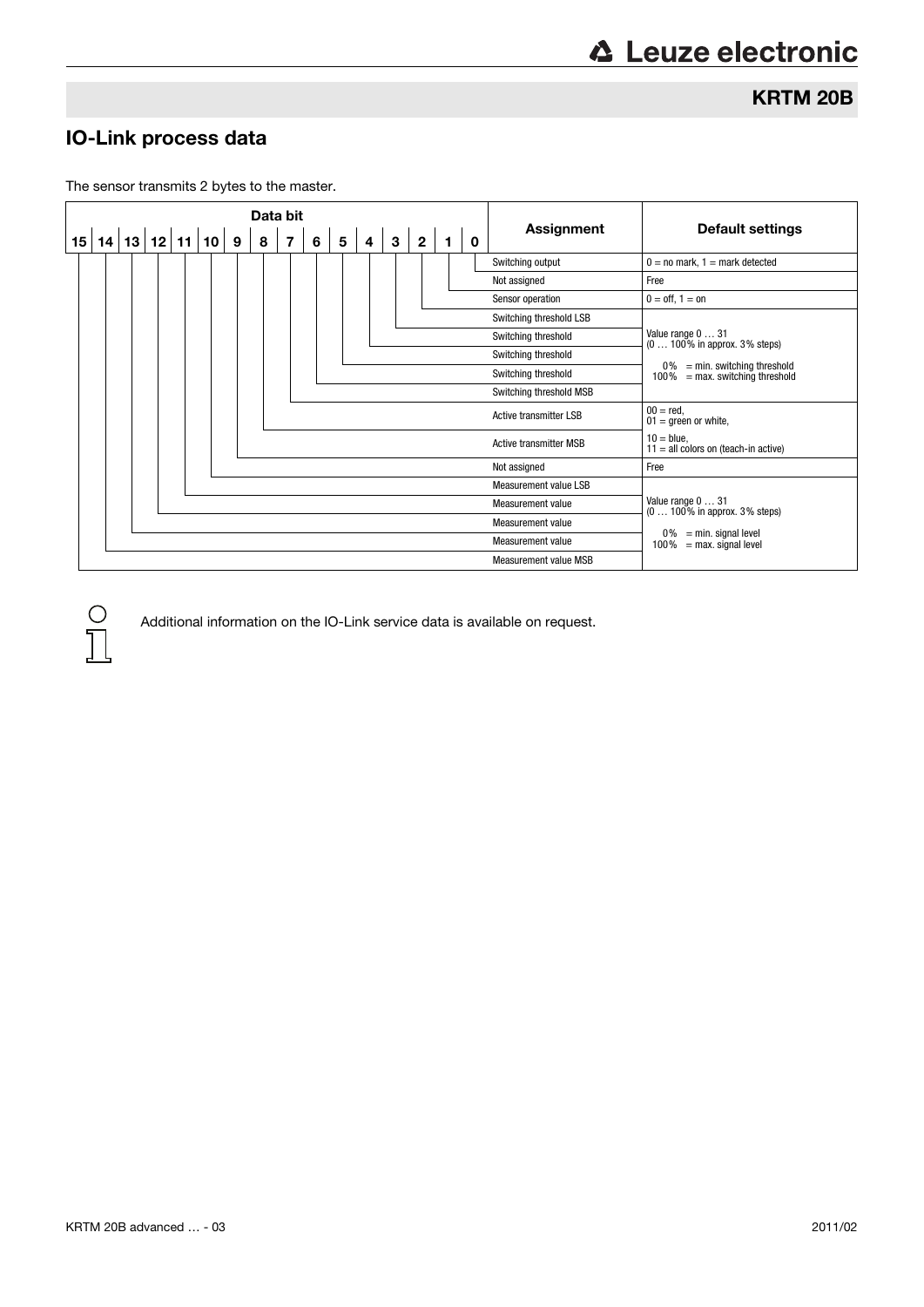# KRTM 20B Multicolor contrast scanner Advanced

# Static 2-point teach

Suitable for manual positioning of the marks (availability dependent on sensor type).

### Switching threshold in center:



Alternating flashing **Value For mark is** Value for mark is

accepted.

# Dynamic 2-point teach

Suitable for marks moved during automated machine processes (availability dependent on sensor type).

## Switching threshold in center





Measurement window opens. **7 … 12s**

Value for background is

**7 … 12s**

accepted.





Measurement window







Switching threshold is set near the mark.

Switching threshold is set near the mark.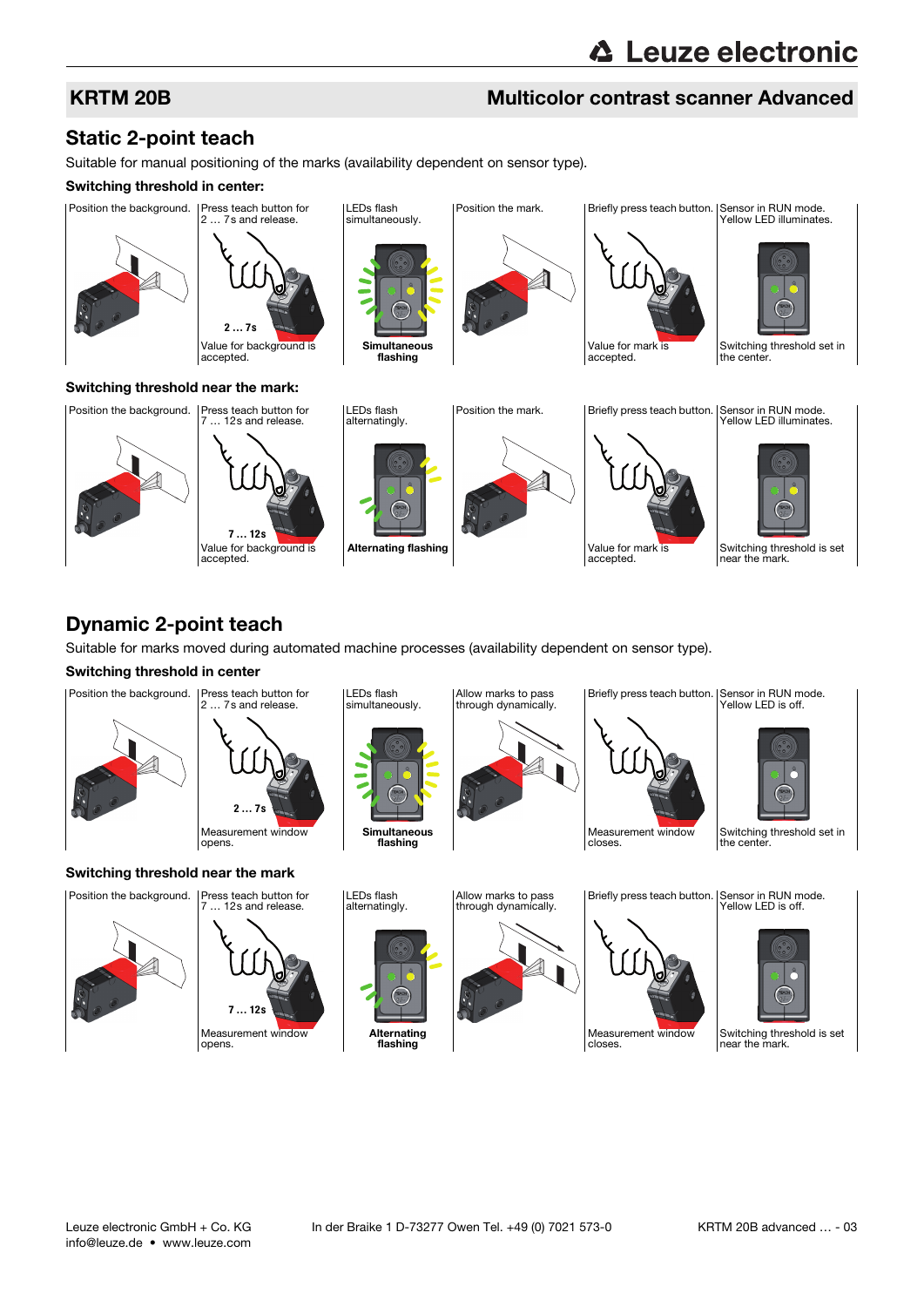# **△ Leuze electronic**

KRTM 20B

# Switching threshold diagrams

### Static 2-point teach

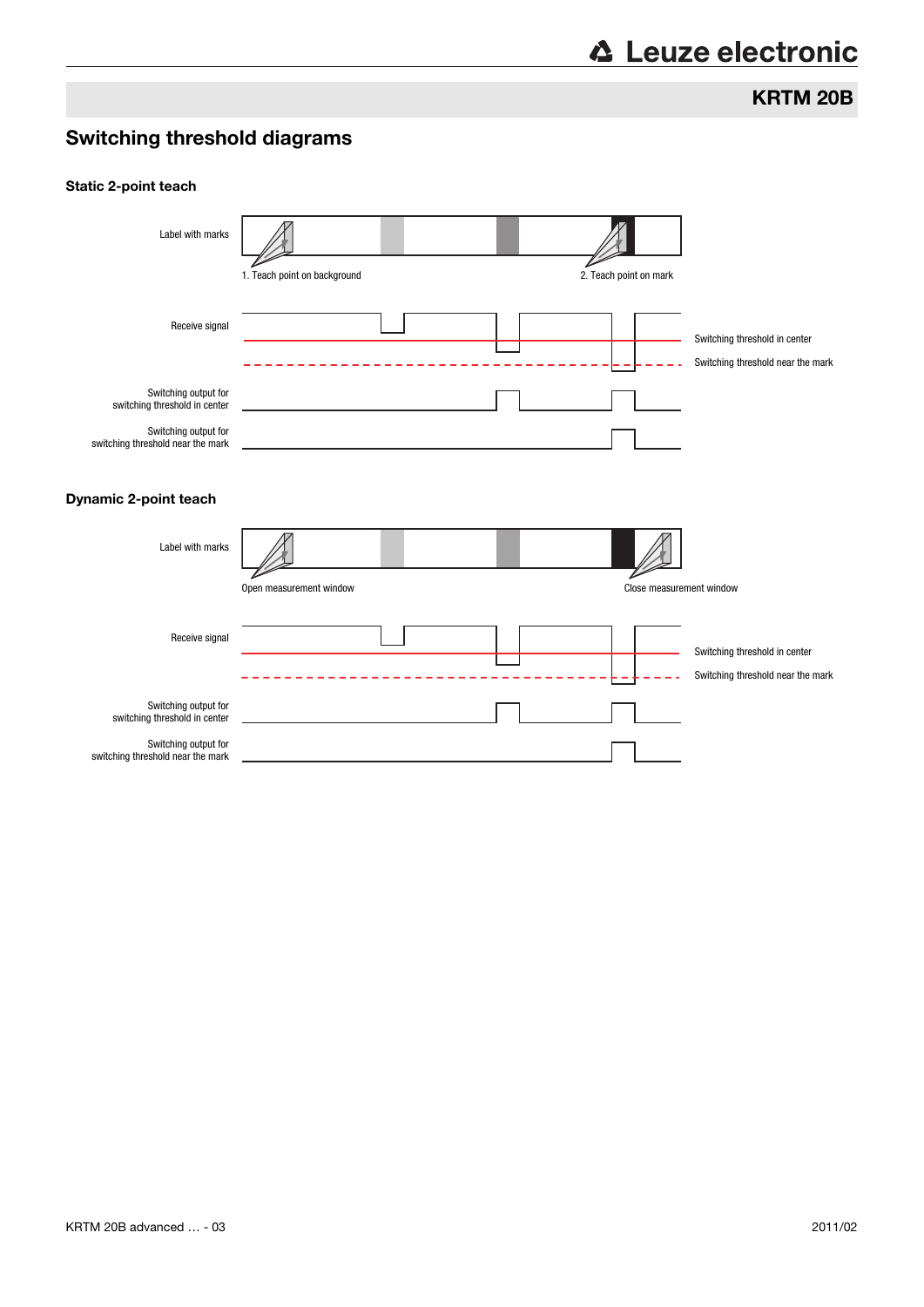# **△ Leuze electronic**

# KRTM 20B Multicolor contrast scanner Advanced

# Pulse stretching option

### Switching pulse stretching on or off:



# "EasyTune" option - fine tuning of the switching threshold

Following power-on and completed teach event: Green LED illuminates continuously (ready)

Increasing the switching threshold:

Yellow LED on/off continuously (mark detected/not detected)



If the upper or lower end of the adjustment range is reached, the green and yellow LEDs flash at a considerably higher frequency of 8Hz for the duration of one second.